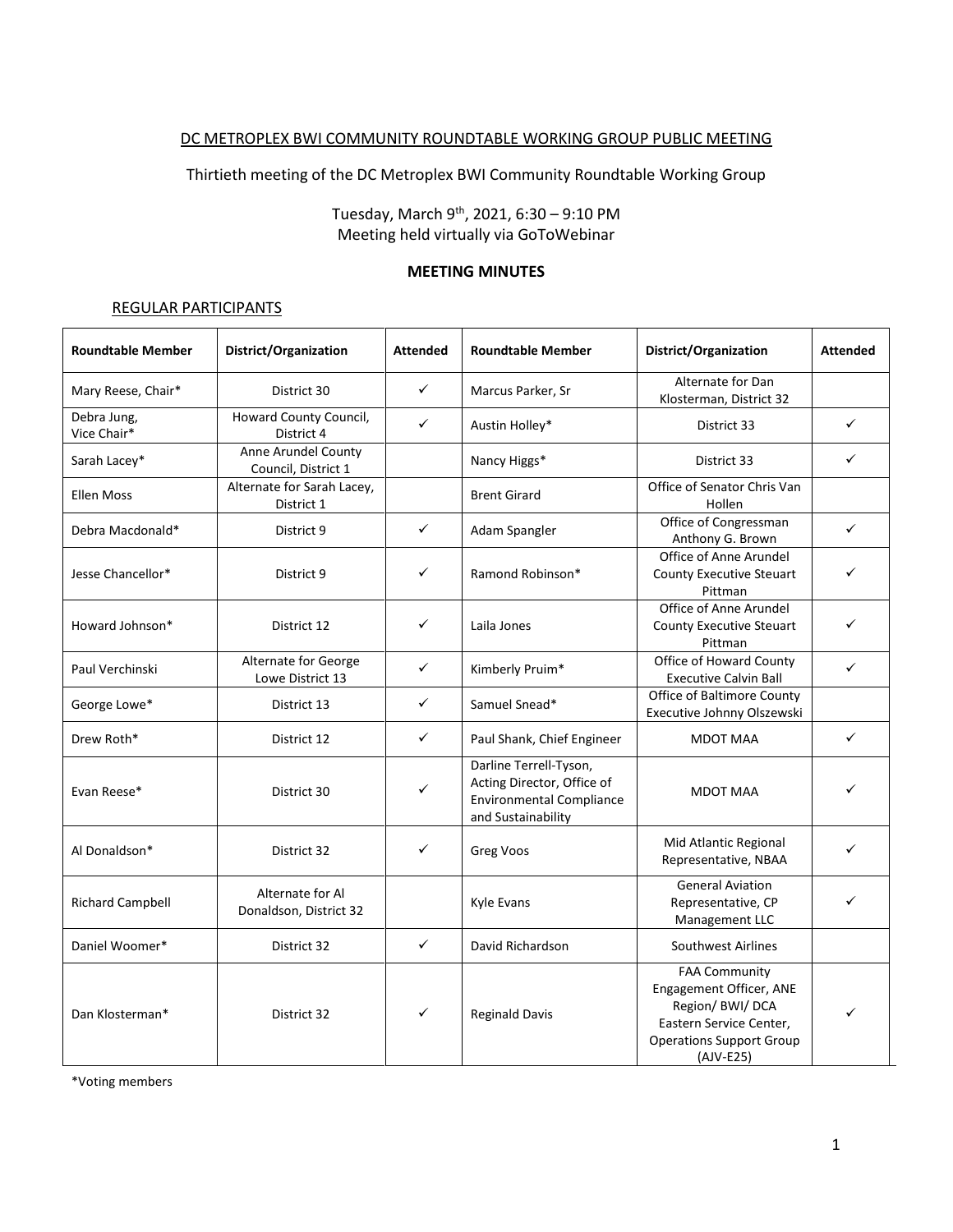## ADDITIONAL PARTICIPANTS

Maryland Department of Transportation (MDOT) Maryland Aviation Administration (MAA) Bruce Rineer, Manager Noise Section Karen Harrell, Noise Section Kevin Clarke, Director of Planning

Contractor Support Royce Bassarab, HNTB Sarah Yenson, HMMH Rhea Hanrahan, HMMH Malcolm Mossman, Assedo Tim Cooke, Assedo Alverna Durham, Jr., Straughan Environmental

Special Guest Adam Scholten, (Former HMMH Project Manager)

### MEETING MATERIALS

Participants received the following materials in advance:

- Meeting Agenda for March 9, 2021
- February Meeting Minutes (DRAFT\_V3\_20210209\_Roundtable\_Minutes)

Presentations at the meeting:

- Draft FAA Noise Survey Response Document
- Recommended Comments on the FAA's Neighborhood Environmental Survey (created by Aviation-Impacted Communities Alliance)
- Aviation Noise and Emissions Symposium 2021 Summary of Sessions (Part 1)

### **1. WELCOME AND INTRODUCTIONS**

### *Introduction and Roll Call of Attendees*

### Meeting started at 6:33pm.

Mr. Bruce Rineer began the meeting at 6:33pm by welcoming everyone in attendance. Mr. Rineer then went over the Virtual Meeting Plan and Procedures slide. He let everyone know that the meeting would be recorded and that it would operate as closely to an in-person meeting as possible. He asked Roundtable Members to self-mute unless speaking and asked attendees to use the question/chat box or the "raised hand" feature to ask questions and/or put any questions in the chat box. Participants should notify organizers if experiencing technical issues by using the question box and/or logging off and logging back in. Finally, Mr. Rineer recommended having only one web browser open during the meeting.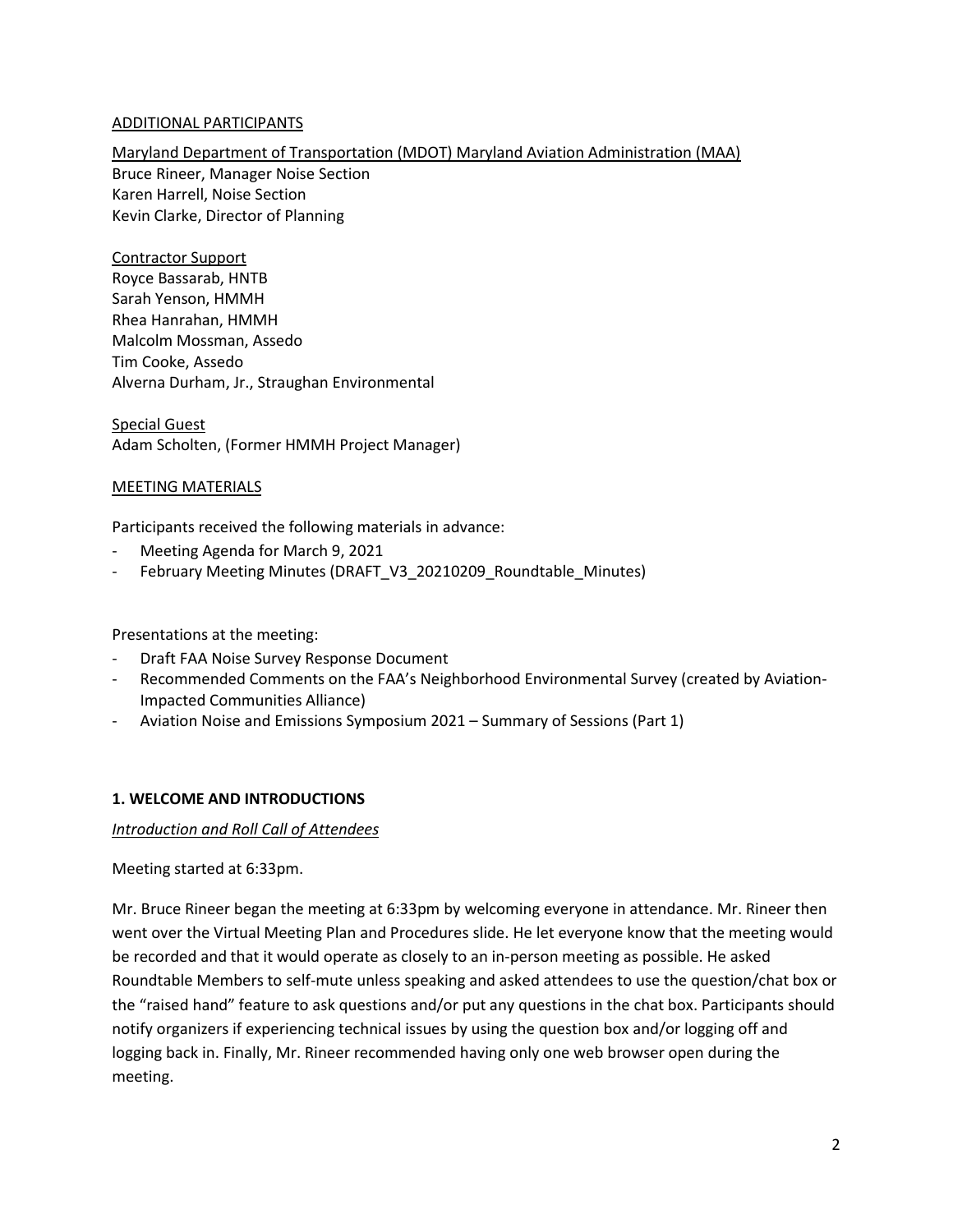Ms. Mary Reese, the Roundtable Chair, introduced herself and the district she represents. She apologized that she would not be able to be on camara during the meeting due to having to use an older tablet with no camera. Ms. Reese started roll call and asked everyone to introduce themselves and state which district they represent or if they were working on behalf of MAA. During roll call, Ms. Nancy Higgs asked consultants to identify the firms for which they work.

## *Review and Approve Meeting Agenda*

Ms. Reese moved on to the review and approval of the meeting agenda. She stated that she would like to add an item to the agenda after the review of the Draft Minutes, an award presentation to Mr. Adam Scholten. She asked Mr. Rineer to add a bullet for the award presentation to the final published agenda. Mr. Reese made a motion to approve the agenda as amended by the chair. Mr. Dan Woomer seconded the motion. None opposed. The meeting agenda was approved.

## *Draft Minutes February 9th for Approval*

Ms. Reese stated she had not received any feedback from Roundtable members on the Draft Minutes for the February 9<sup>th</sup> meeting. Ms. Higgs stated that she received a comment from Mr. George Lowe. Mr. Jesse Chancellor stated that Ms. Sarah Lacey should be listed as a voting member on the first page of the meeting notes. (Voting members are identified by a \* next to their name.). Mr. Woomer made a motion to accept the February Meeting Minutes, as amended. Ms. Higgs seconded the motion. None opposed. The February 9<sup>th</sup> Meeting Minutes were approved.

### *Award Presentation to Mr. Adam Scholten*

Ms. Reese introduced Mr. Scholten and announced that the Maryland General Assembly, Anne Arundel County Delegation, sent a citation to Mr. Scholten for his work with the Roundtable as a consultant to MAA as an employee of HMMH. Mr. Scholten stated that he had worked with the Roundtable for 4 - 4  $\frac{1}{2}$ years. Ms. Reese requested special recognition of Mr. Scholten for his work with the Roundtable from Senator Beidle of Anne Arundel County. Ms. Reese read the citation aloud for those in attendance. After reading the citation, she thanked Mr. Scholten.

Mr. Scholten thanked Ms. Reese and said he was truly honored to receive the citation. He stated that he really enjoyed working with the Roundtable and was happy with the progress that the Roundtable and MAA were able to make in working with FAA. He stated that the progress made was a testament to the process that included bringing the Roundtable, MAA, and industry to the table to collaborate. Together, the group was able to get FAA to accept the proposed procedural changes for review. He hopes that the Roundtable will continue to be successful in the future and said that although he was no longer with HMMH, that the Roundtable was in good hands with Ms. Sarah Yenson, Ms. Rhea Hanrahan, and the HMMH team. He thanked everyone else again and was given a round of applause by the Roundtable. Ms. Reese thanked Mr. Scholten and stated that she hoped that they could work together again in the future to which Mr. Scholten agreed. Mr. Scholten stated that he keeps up with the Roundtable and checks the Meeting Minutes.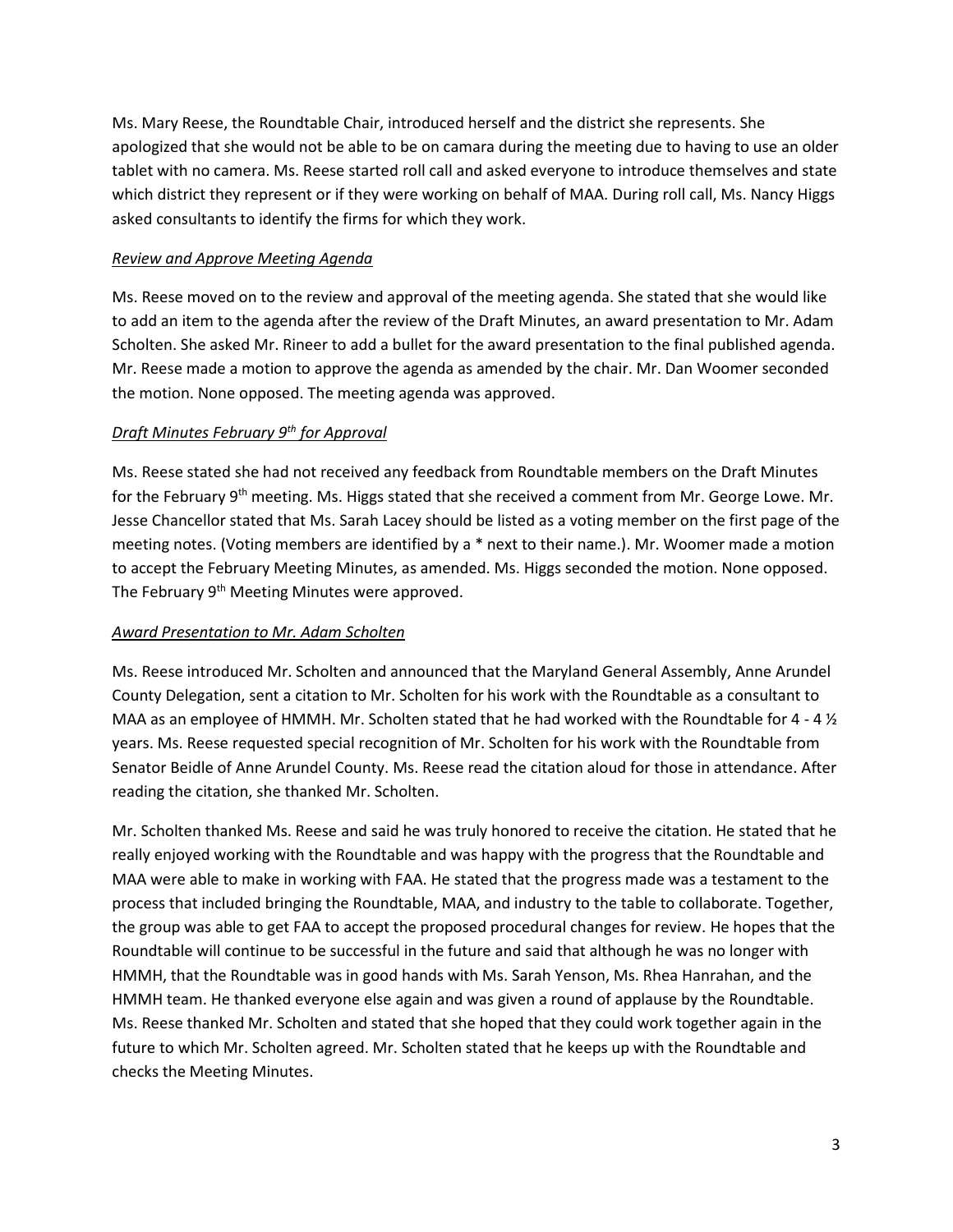Mr. Evan Reese, on behalf of the Technical Committee, thanked Mr. Scholten for his professionalism and his expertise, and also stated that he hoped they could work together in the future. Mr. Scholten expressed his hope to work with Mr. Reese and the members of the Technical Committee in the future.

#### **2. FAA NOISE SURVEY DISCUSSION**

Ms. Reese moved on to the FAA Neighborhood Environmental Survey on Aircraft Noise (Noise Survey) Response. Mr. Jesse Chancellor announced that he had invited Ms. Anne Hollander from the Montgomery County Quiet Skies Coalition to discuss a draft response to the FAA Noise Survey, including their talking points. Ms. Hollander introduced herself and stated that she is also a member of the Aviation-Impacted Communities Alliance. She described the Aviation-Impacted Communities Alliance as a small group of people from different communities across the country that works on legislative issues and assists communities in developing responses to the Noise Survey and stated that this group has developed a draft response to the Noise Survey. Ms. Hollander introduced Ms. Darlene Yaplee, who was one of the authors of the Aviation-Impacted Communities Alliance's Survey Response to the FAA Noise Survey and a presenter at the Noise Symposium. Ms. Reese stated that she attended Ms. Yaplee's presentation and found it informative and very helpful. Ms. Reese announced that Mr. Paul Verchinski provided input that forms the framework of the Roundtable's Draft Response to the Noise Survey. Ms. Reese went on to say that she would take additional feedback from the Roundtable and incorporate it into the Draft Response and email it to Roundtable members for approval before submitting it to FAA.

Mr. Reese stated that he compiled the Draft Response and sent it to members of the Roundtable and thanked Mr. Verchinski on his work putting the bulk of it together. He announced that he received a few comments about the Draft Response, and he was in favor of incorporating portions of the Aviation-Impacted Communities Alliance's responses into the Roundtable's Draft Response. He reminded everyone that comments on the survey were due to FAA on March  $15<sup>th</sup>$  and suggested having them submitted by March 14<sup>th</sup>.

Mr. Verchinski thanked Mr. Reese for the acknowledgement of the Draft Responses that he authored and noted that he read and responded to a comment from Mr. Roth (in Section A, Subsection c.). Mr. Verchinski noted that FAA uses Day-Night average sound level (DNL) as its one and only metric for noise measurement which he feels is outdated, but that he was open to changing the verbiage in the document. Mr. Roth stated that his comment was to correct a statement that is factually untrue and warned against statements about other agencies. Mr. Reese agreed with Mr. Roth about not talking about other agencies in the response. Mr. Verchinski stated that other agencies do not mandate the use of DNL and that they consider the use of other noise metrics. Mr. Roth countered that HUD mandates the use of DNL to construct public housing. He proposed removing the seventh and eighth sentences of Section A, Subsection c. There were no objections to the suggested change, and Mr. Reese stated that he would make the change in the next draft.

Ms. Higgs asked if there was additional content that needs to be added in place of the two removed sentences. Mr. Roth replied that he assumed that there would be discussion on incorporating portions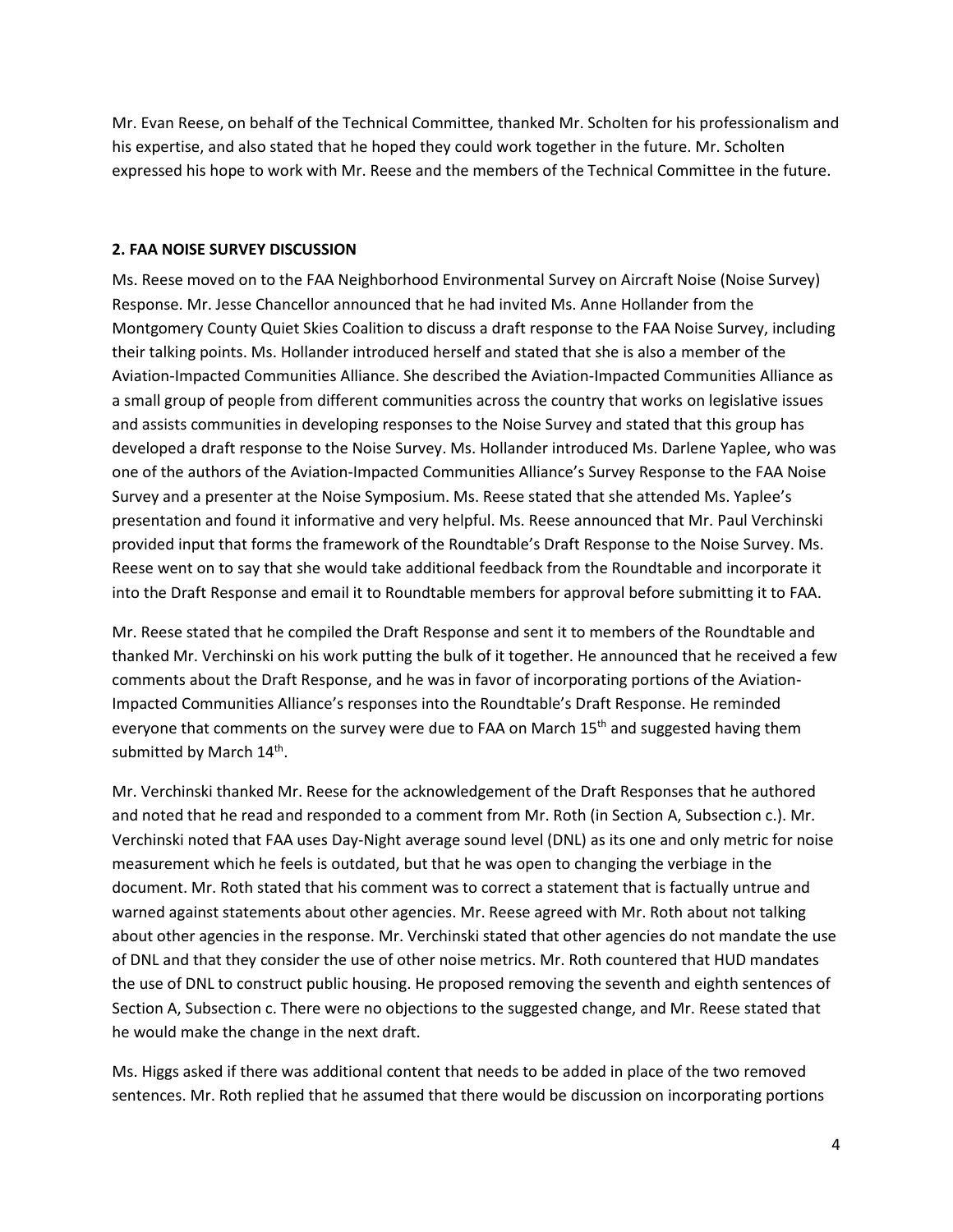of the Aviation-Impacted Communities Alliance responses, which may provide the additional content. Mr. Reese proposed that the editing of the Draft Response be done in additions (additional text) and subtractions (removal of text), and that the subtraction portion of the editing was now complete. Mr. Chancellor thanked Mr. Reese and Mr. Verchinski for their efforts on getting out the Draft Response to the Noise Survey and stated that some of the content did not align with what is included in the Aviation-Impacted Communities Alliance responses. In addition to the current discussion, he suggested convening a small group to consider additions and subtractions and to update the document before presenting it to the Roundtable via email as Ms. Reese had suggested. Mr. Reese stated that he agreed with Mr. Chancellor's suggestion. Ms. Reese also agreed, but stated she was uncomfortable drafting documents for the Roundtable when input is asked for, but none is received. She wants to make sure everyone is paying attention, providing input, speaking for their districts, and is on the same page. Mr. Woomer thanked everyone who worked on the Draft Response to the Noise Survey and reinforced Mr. Roth's point to not send anything out that could contain factual errors. Mr. Woomer shared that he is currently the President of the Maryland Coalition for Responsible Transit, which is fighting the proposed SCMAGLEV transit system. The Maryland Coalition for Responsible Transit is producing multiple documents which they have reviewed by experts to make sure there are no factual errors. He concluded that the work that went into producing the Draft Response to the Noise Survey was outstanding and thanked those that worked on it.

Mr. Verchinski suggested that the Roundtable review the responses developed by the Montgomery County Quiet Skies Coalition and by the Aviation-Impacted Communities Alliance and discuss what should be included into the Roundtable's Draft Response to the Noise Survey. He agreed with Ms. Reese that there should be input from the entire Roundtable in the responses.

Mr. Rineer posted the Aviation-Impacted Communities Alliance's Recommended Comments on the FAA's Neighborhood Environmental Survey on Aircraft Noise to the group. Ms. Reese asked Ms. Hollander if she could give highlights of the document. Ms. Hollander stated that her group thought the most important thing to highlight was that the Noise Survey is an excellent, rigorous, scientific study, and the evidence that came out of it should be incorporated into FAA's aircraft noise policies as soon as possible. The Aviation-Impacted Communities Alliance does not want FAA to come out with a statement that more research is needed before they can modify their policies, particularly regarding what is defined as a significant impact. FAA currently considers 65 DNL to be the threshold for a significant noise impact. She stated that the Noise Survey establishes that 65 DNL is an inappropriate threshold for significant impact and is probably off by an order of magnitude. She highly recommends that if the Roundtable wants to suggest more research, it should be couched with clear language that states that additional research should not delay policy changes that should be made based on the Noise Survey. Ms. Hollander also warned against refuting the FAA Noise Survey or including language that states it was done before NextGen and PBN implementation across the country. She stated that the Noise Survey still shows that FAA needs to change their noise polices and threshold for significant impact and shows that the Noise Survey underestimates noise impact. She does not want FAA to get a lot of comments asking for more research because they can hide behind that and delay changes that need to be made now. Ms.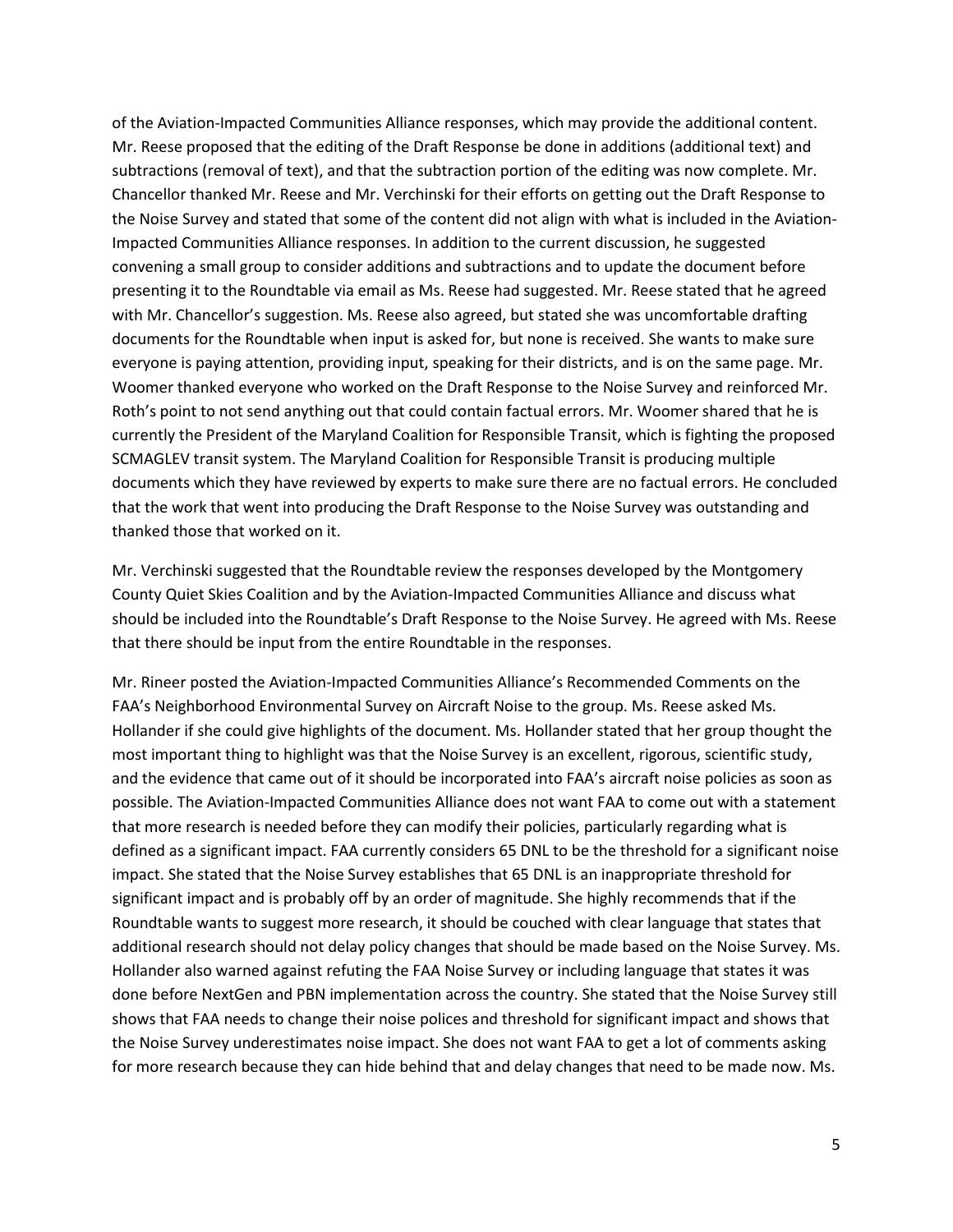Yaplee added that she attended the San Francisco Roundtable where a staff member for Representative Jackie Spears stated that "we don't need research, we need action."

Mr. Reese appreciated Ms. Hollander's comments. He agreed that the study shows higher annoyance and higher impact of noise pollution and noted that additional research would show even greater effects. He is concerned that if FAA acts on the Noise Survey data, which they have not committed to, and they make changes, that if the changes are incorrect or inadequate, it may be 10-20 years before FAA studies this again. Mr. Roth stated that he finds it insightful that the study is of more value if it does not incorporate NextGen because noise impacts due to NextGen are worse for so many more people than the previous situation. If FAA performs additional studies, any changes would be delayed, and it would allow FAA to show improvement against a higher baseline of annoyance. Mr. Roth agreed that the Roundtable should avoid discounting the survey because it does not include NextGen. Mr. Reese stated that the Roundtable could adjust comments to not discredit FAA's Noise Survey but still prod FAA to action. Ms. Hollander highlighted Recommendation 7, which mentions the use of additional metrics to determine significant impact, noting that the "N-Above" metric, which counts the number of aviation noise events over a certain decibel level at a specific location, is something FAA could use to address the impacts of NextGen. She continued that, although the Noise Survey did not address N-Above directly, it could be incorporated into a response. Mr. Roth agreed and thought it would fit nicely in Section A, Subsection c. Mr. Reese agreed to adding Comment 7 into the section suggested by Mr. Roth.

Ms. Higgs also agreed and asked for some clarification on how the noise events are counted using N-Above. Ms. Hollander replied that her understanding is N-Above counts the total number of aircraft events over a certain decibel level. The DNL metric averages the decibel level over 24 hours. Ms. Higgs asked if the N-Above data was from models or from the planes themselves. Ms. Yaplee stated it could be modeled using computer software or measured by noise monitors, which is what is being done where she lives in Palo Alto, CA. Ms. Higgs stated that she did not think MAA had noise monitors outside of the 65 DNL noise zone. Mr. Reese said there are some permanent monitors between the 60 DNL and 65 DNL noise zones. Mr. Shank stated that Mr. Reese was correct and MAA is open to placing more monitors and is awaiting any new FAA policies. Ms. Higgs let Mr. Shank know that she is a big proponent of having monitors placed in District 33. Mr. Reese stated that when and if the Roundtable's suggested changes to the PBN were implemented, the Roundtable and MAA need to collaboratively work to appropriately site more fixed noise monitors if the legislature purchases them. He stated that there is a chance that an existing program can be expanded to include additional noise monitors. Mr. Woomer and Ms. Higgs both volunteered to have a monitor placed on their properties and offered provide electricity to the monitors.

Mr. Chancellor shared that he previously asked Ms. Hollander and Ms. Yaplee to review the Roundtable's Draft Response to the Noise Survey. They replied that the comments need to clearly state the Roundtable's requests and to carefully state and clarify the need for additional research. Mr. Chancellor believes the key take-aways from melding the two documents are to not disparage the Noise Survey, to not give FAA an excuse to delay action in favor of more research, to specify that more research should be done after the immediate changes are made, and to enact policy changes independently from the research agenda. Mr. Reese agreed with Mr. Chancellor and noted that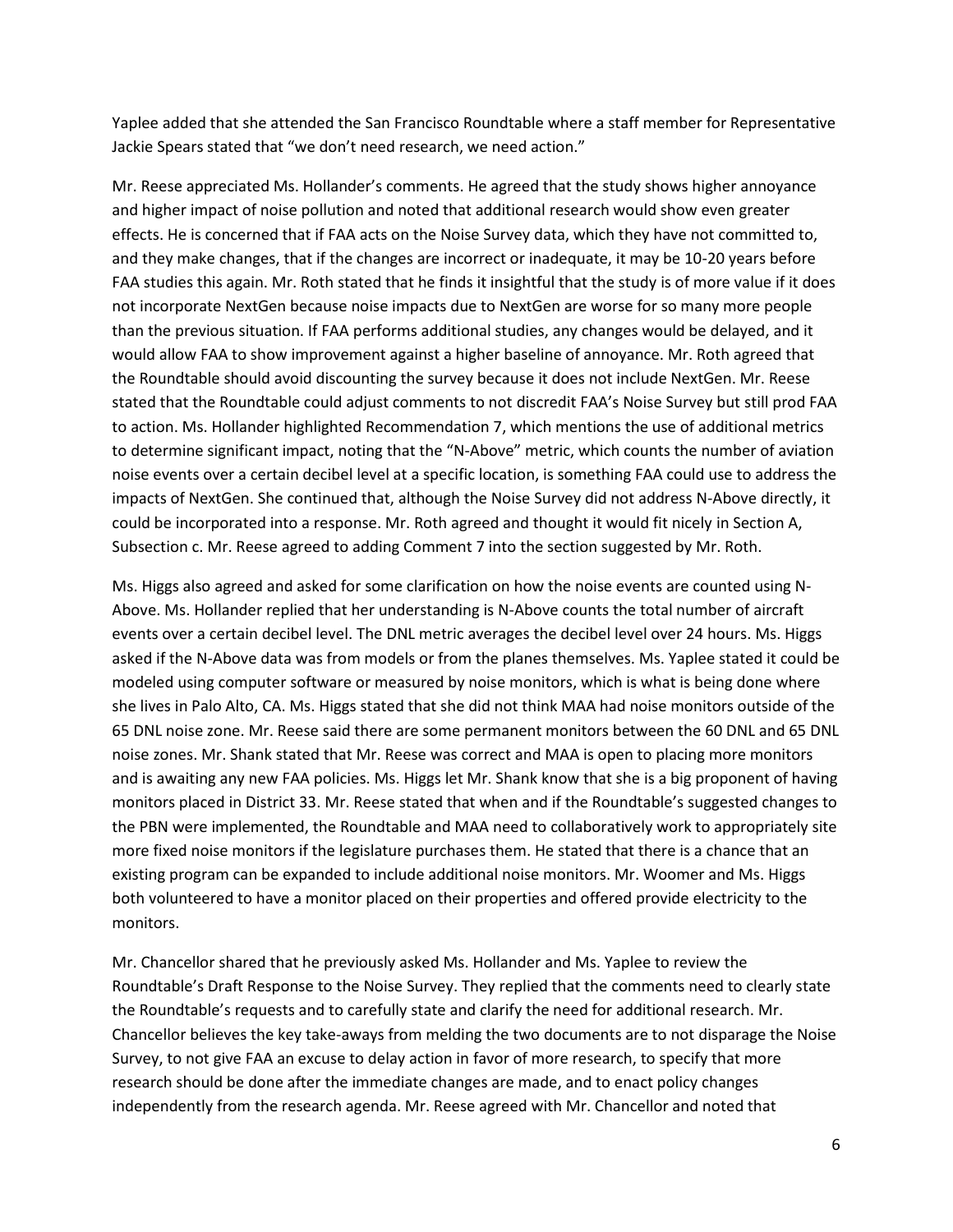Comment 10 in the Aviation-Impacted Communities Alliance's response is a research request, and the Roundtable could couch their research request in a similar fashion. Ms. Hollander clarified that the National Academies' request listed in Comment 10 is not for more research but for a consensus report. The National Academies organization produces consensus reports by convening experts to review existing research and determine policy implications of the research. Mr. Reese stated that he imagined it would take at least eight months to two years to complete. Ms. Hollander agreed that it may take that long, but that FAA would not act on the results of such a report without the input of an independent advisor. The request for the consensus report is specifically for health effects of noise, pollution, and ultrafine particles. She included that Comment 9 discussed redefining significant impact for noise.

Mr. Reese noted that both the Roundtable and the Aviation-Impacted Communities Alliance's FAA Survey responses were missing the request that FAA ensures the inclusion of communities as stakeholders in the process. He stated that it would not take away from any of the other comments or recommendations, and the request would be added to the Roundtable's Draft Response to the Noise Survey. He asked that Aviation-Impacted Communities Alliance also include it in their response. Ms. Hollander agreed that it is an important point and thanked him for the suggestion. Mr. Woomer stated that when elected officials hear the same specific and similar requests, they tend to take note and respond to them, noting that he had experienced this over a long career in the federal government, the last few years of which were spent on Capitol Hill. He encouraged blending the response documents and thought there could still be some BWI-specific comments within the Roundtable's response. He also suggested that the Final Response to the Noise Survey be sent to the Roundtable members' elected officials.

Mr. Reese thanked Mr. Verchinski again for his work on the Draft Response to the Noise Survey and proposed including the ten comments from the Aviation-Impacted Communities Alliance's Noise Survey recommendations and the one comment about including the community as stakeholders. Then, a small group would review the changes as Mr. Chancellor suggested. He stated that he appreciated Ms. Hollander's and Ms. Yaplee's feedback on the Roundtable's Draft Response to the Survey.

Mr. Woomer made a motion to integrate the ten comments from the Aviation-Impacted Communities Alliance and the additional comment to the community as stakeholders into the Roundtable's Draft Response to the Noise Survey and to continue to move forward with the draft. Ms. Higgs seconded the motion and added that an email version should be sent for review by the Roundtable. Ms. Reese and Mr. Reese agreed. Mr. Reese included that the email review would require a response from the Roundtable members. Ms. Reese asked that the motion be restated. Mr. Reese made a motion to move forward with the evolution of the Draft Response for submission to FAA by incorporating the ten comments from the Aviation-Impacted Communities Alliance and the additional comment about including the community as stakeholders. The work on the draft will be undertaken by a small group, and the final document will be sent to the members of the Roundtable for acceptance, requiring positive or negative response from a quorum of the voting members. Mr. Woomer seconded the motion. No one opposed. The motion passed unanimously.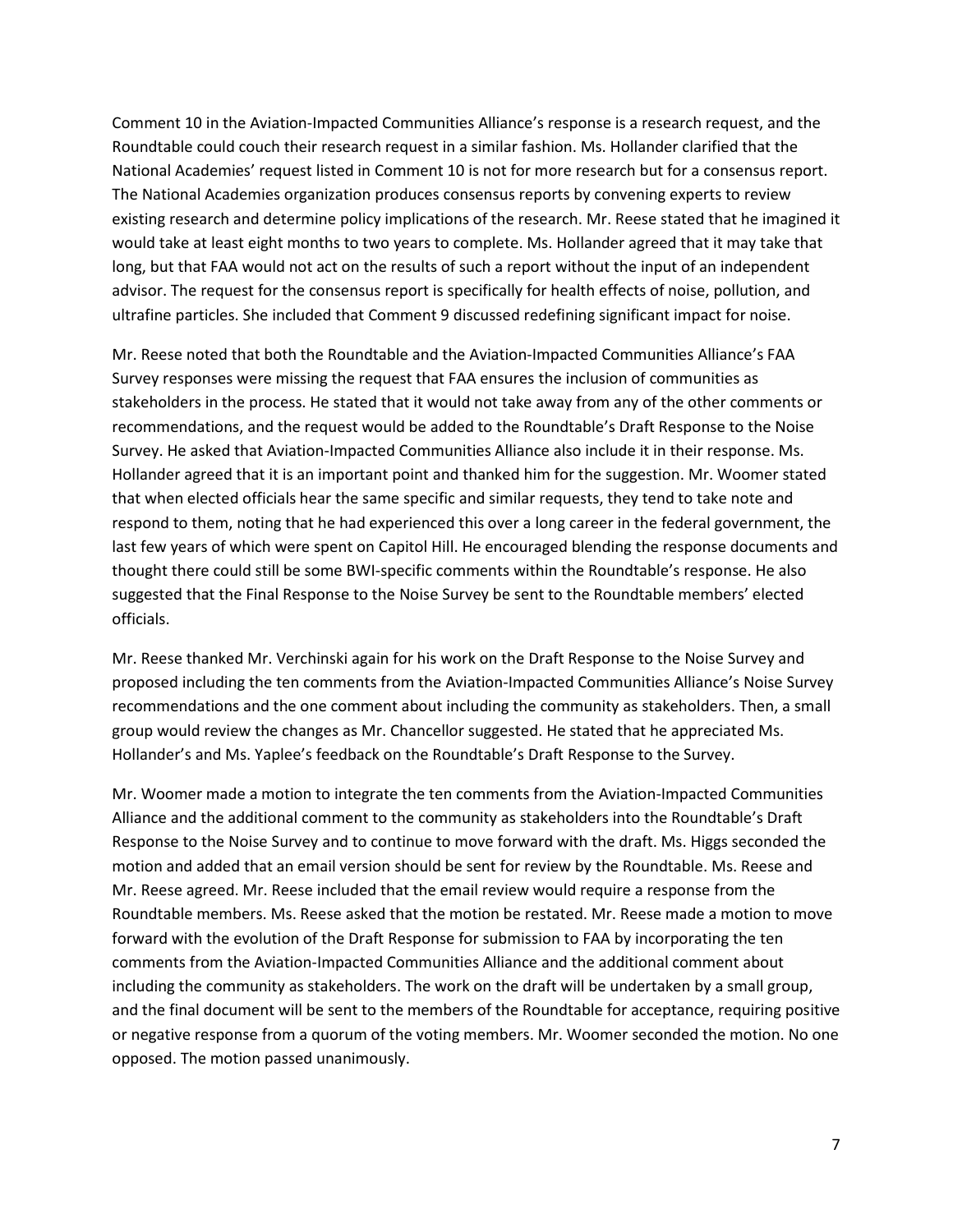Ms. Reese offered to host a zoom meeting for a small group to work on a draft. Ms. Jung asked how many would be needed for a quorum. Mr. Reese stated that he believed it was 13, but he would have to check. Ms. Reese stated that is seems as though there is no representation from the Anne Arundel County Council, and she has inquired but not heard back. Ms. Sarah Lacey had been the representative, but she has not attended the last couple meetings. Mr. Woomer stated that he could reach out to Ms. Lacey. Ms. Reese stated that according to the Charter, two consecutive absences without explanation is considered a resignation. Ms. Higgs stated that she tried to contact the County Executive and has not heard back.

Ms. Higgs suggested that the agreed upon subtractions and additions be added to the Draft Response prior to the small group meeting. Mr. Reese stated he will have an updated draft with the changes made in time for the small group meeting. The small group will be made up of Mr. Reese, Ms. Reese, Mr. Chancellor, Mr. Verchinski, and Ms. Debbie MacDonald, and the meeting will be held on 7pm on Friday, March 12<sup>th</sup>.

Ms. Jung asked if there was a simple document that could be sent to constituents that explains the FAA's Noise Survey, the due date for responses, and how to respond. She is concerned that constituents would not be able to use the documents that both groups are submitting to FAA as a template for their responses. Mr. Reese replied that the Roundtable would not be able to produce that type of document. Ms. Hollander and Ms. Yaplee stated that they had a document like the one Ms. Jung described and they could share it with the Roundtable. Mr. Verchinski stated the Roundtable represents the population of the area and suggested stating the number of people affected by what is going on with BWI into the introduction of the Draft Response to the Noise Survey. Mr. Reese agreed and added the addition to the list of edits to incorporate. Mr. Woomer added that there should be a source for the number of people represented by the Roundtable. Ms. Reese asked for a response by Sunday, March  $14<sup>th</sup>$  to the updated Draft Response to the Noise Survey. Mr. Reese asked that Roundtable members check their spam folders if they do not receive the document on Saturday, March 13<sup>th</sup>.

### **3. ANE NOISE SYMPOSIUM DISCUSSION**

Ms. Reese thanked Ms. Hollander and Ms. Yaplee for attending the Roundtable meeting and stated that she watched Ms. Yaplee's presentation at the Aviation Noise & Emissions (ANE) Noise Symposium, commenting that the presentation and the entire Noise Symposium was excellent. She thanked them both for the work they put into it. Ms. Jung agreed with Ms. Reese and said she was blown away by the amount of information, great suggestions, and the roadmap ahead, and added that she felt very energized after attending the Noise Symposium. She feels grateful that so many people are working on the issue of aircraft noise all over the country. She stated that sometimes it feels as if the Roundtable members are all alone, but attending the conference gave her a sense of camaraderie as there are many people dealing with the same issues and trying hard to work with FAA to make a difference in their communities. Ms. Higgs agreed with Ms. Jung and said that she attended most of the Noise Symposium and was overwhelmed with the energy, the knowledge, and the actions being taken to reduce aircraft noise going on around the world. She intends to attend the Noise Symposium next year.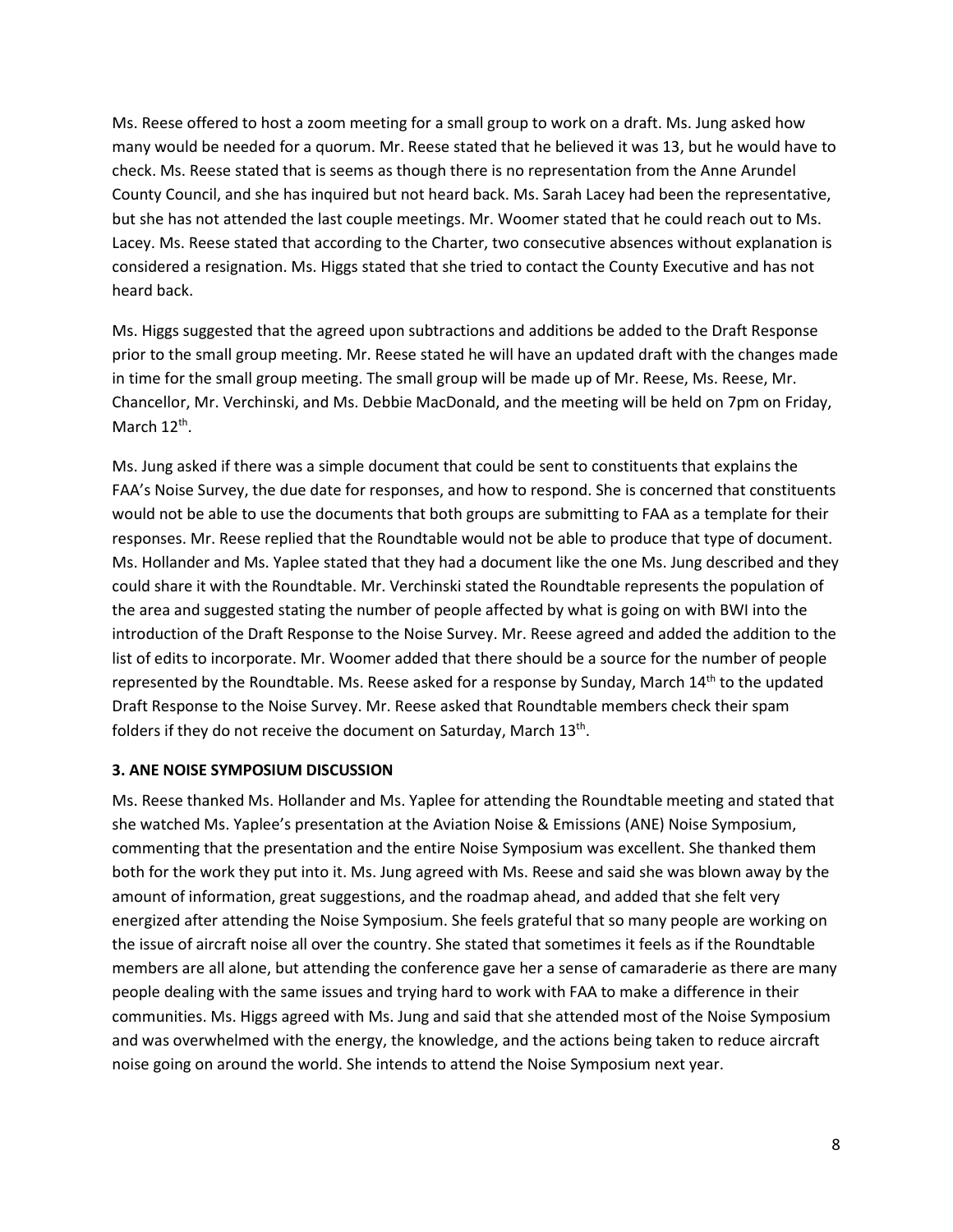Ms. Higgs began her presentation on the ANE Noise Symposium, stating it was Part 1 since so much information was provided at the conference. She noted that the presentation touched on some key points and suggested the Roundtable might want to discuss what additional information from the Noise Symposium members wanted to hear about. She also offered to send the list of conference presentations and share them with Roundtable members as attendees had access to them until July. Ms. Higgs discussed the following:

## **Aircraft Noise and Overflight Dispersion: Opportunities and Challenges**

Case Study 1 – Equivalent Lateral Spacing (ELSO) at San Diego International Airport (SAN)

She pointed out that this case study showed the importance of consensus as a Roundtable. This case highlighted a proposal to reduce the number of housing units exposed to 65 Community Noise Equivalent Level (CNEL), which is a metric equivalent to DNL that is used in California. The proposal did not pass because it did not receive the required unanimous consent. Mr. Woomer asked why they did not have a unanimous vote. Ms. Higgs stated that it was her understanding that those who would be newly impacted voted against the proposal even though it would have dispersed the current flight paths. She said it was similar to conversations that the Roundtable has had before, where aircraft noise cannot be relocated to areas where it did not previously exist, but she has not seen any regulations or policies to that effect. Mr. Roth explained that the Roundtable initially took the position to revert the flight paths to pre-NextGen locations and have maintained that position. Ms. Higgs said she understands the position of reversion, but in retrospect, it has not worked because FAA will not do it. Mr. Roth stated that in a different sense it has worked; the Roundtable has not pitted one community against another and even if reversion to prior flight paths is not accomplished, we have kept our focus and unity.

Case Study 2 – Terminal Arrival Area (TAA) at Washington National Airport (DCA)

FAA is implementing the TAA concept to bypass the FERGI waypoint to introduce track variability for arrivals into DCA. The proposal is currently being finalized for submission to FAA through the Community Work Group (Roundtable) in Arlington County, VA and Montgomery County, MD. Ms. Higgs asked if Ms. Hollander had an update or anything to add. Ms. Hollander said she did and introduced Ms. Janelle Wright who was directly involved in the procedure. Mr. Woomer wondered if the security of the Nation's Capital was involved in the decision to introduce the track variability. Mr. Reese replied that it may have, but when everyone uses the same flight path, it is easier to identify aircraft that are acting erratically and not conforming to the expected flight paths.

Ms. Wright introduced herself and stated that she was a member of the Working Group at Reagan National (DCA). Ms. Wright stated that there is restricted airspace at the airport but that security issues were not a part of the TAA proposal. She stated that this procedure is the first segment of an approach to the airport, and it is unique in that it is for approaches as opposed to departures, as in the first case study at San Diego. She explained that the proposal is trying to create track variability so that the same communities are not burdened repeatedly on every approach. The lead air traffic controller at Potomac TRACON has been heavily involved, and FAA began a 180-day test of the proposal starting on March 1, 2021. The test will monitor if the air traffic controllers can safely space and sequence flights and will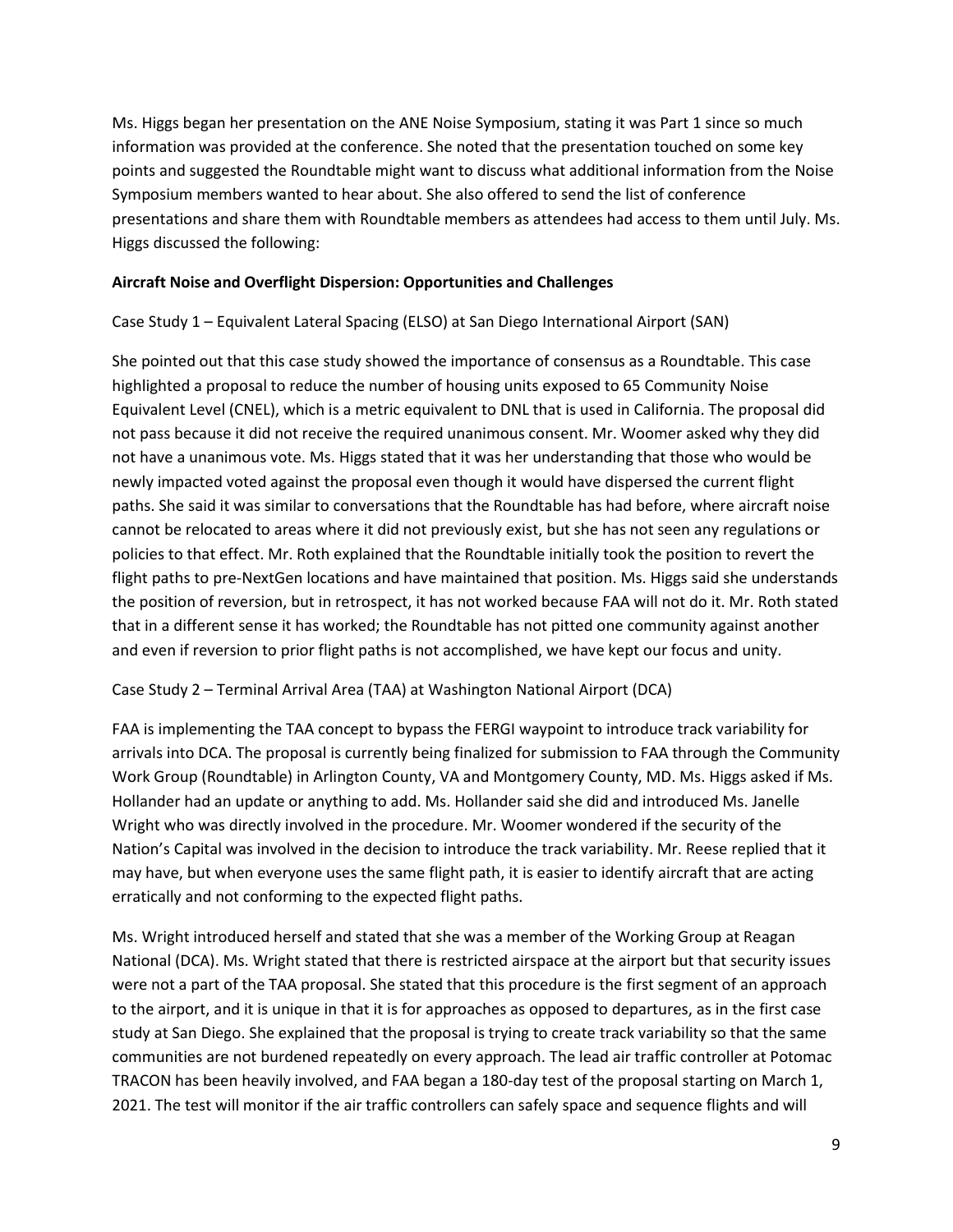gather information from the communities affected to determine the impacts of the procedure. She stated that following the test, there will be analysis to determine how much variability occurred. If everyone agrees it was a successful test, the Working Group hopes it will lead to a published procedure.

Ms. Hollander added that during this presentation at the ANE Symposium, the presenter was asked if this proposal could be used at other airports. He responded that this was possible at DCA because they primarily use only one runway for arrivals. Mr. Reese stated that it has been a year since he has flown this particular arrival but explained this proposal is for the arrival feeder route and not the final instrument approach to the airport. He added that the proposal submitted by the Roundtable Technical Committee to the FAA PBN Working Group included a similar procedure, which added multiple waypoints and a RNP approach requested by Southwest Airlines. He is encouraged by seeing this being tested by DCA and believes when coupled with newer technologies and NextGen starts to fulfil its potential, this could be replicated at BWI Thurgood Marshall Airport. This procedure is applicable to BWI since 70% of arrivals use the same runway (Runway 33L), which is similar to DCA. Mr. Woomer stated that many companies save money by flying into and out of BWI instead of DCA. Mr. Reese stated that it is the choice between flying Southwest Airlines (BWI) or American Airlines (DCA). Ms. Higgs thanked Mr. Reese for explaining that and making the correlation to BWI.

# Case Study 3 – City of Charlotte Douglas International Airport (CLT)

The implementation of the Charlotte Metroplex allowed FAA to design dispersed departure procedures at CLT, but FAA has not been able to disperse arrival procedures. She noted she did not know why this was the case, and neither did Mr. Reese. Mr. Reginald Davis of the FAA stated that he is working on the project at CLT airport and shared that the CLT Community Roundtable has submitted a proposal that included six recommendations to the FAA PBN Working Group. He explained that they are at a similar stage in the process to the DC Metroplex BWI Community Roundtable, and the FAA PBN Working Group will start with reviewing the changes to the arrivals.

### Case Study 4 – Central FL Metroplex

Ms. Higgs mentioned there was discussion about a Central Florida Community Group, but she was not aware of what airport it pertained to. Mr. Davis could not offer specific details but stated that a Metroplex project was underway in Central and South Florida. Mr. Davis provided a link to the project: [https://www.faa.gov/air\\_traffic/community\\_involvement/florida/.](https://www.faa.gov/air_traffic/community_involvement/florida/) Ms. Higgs stated that she would do some research and explained that her property in Florida is near the Regional Southwest Airport, at which aircraft noise has progressively gotten worse due to cargo planes. Mr. Davis stated that there are multiple Roundtable working groups in Florida.

### **Aircraft Noise Emissions Legislation Introduced or Potentially Reintroduced in the 117th Congress**

Ms. Higgs presented bills that did not pass in the 116<sup>th</sup> Congress that have been or may be reintroduced in the 117<sup>th</sup> Congress.

• Safe and Quiet Skies Act (H.R. 389)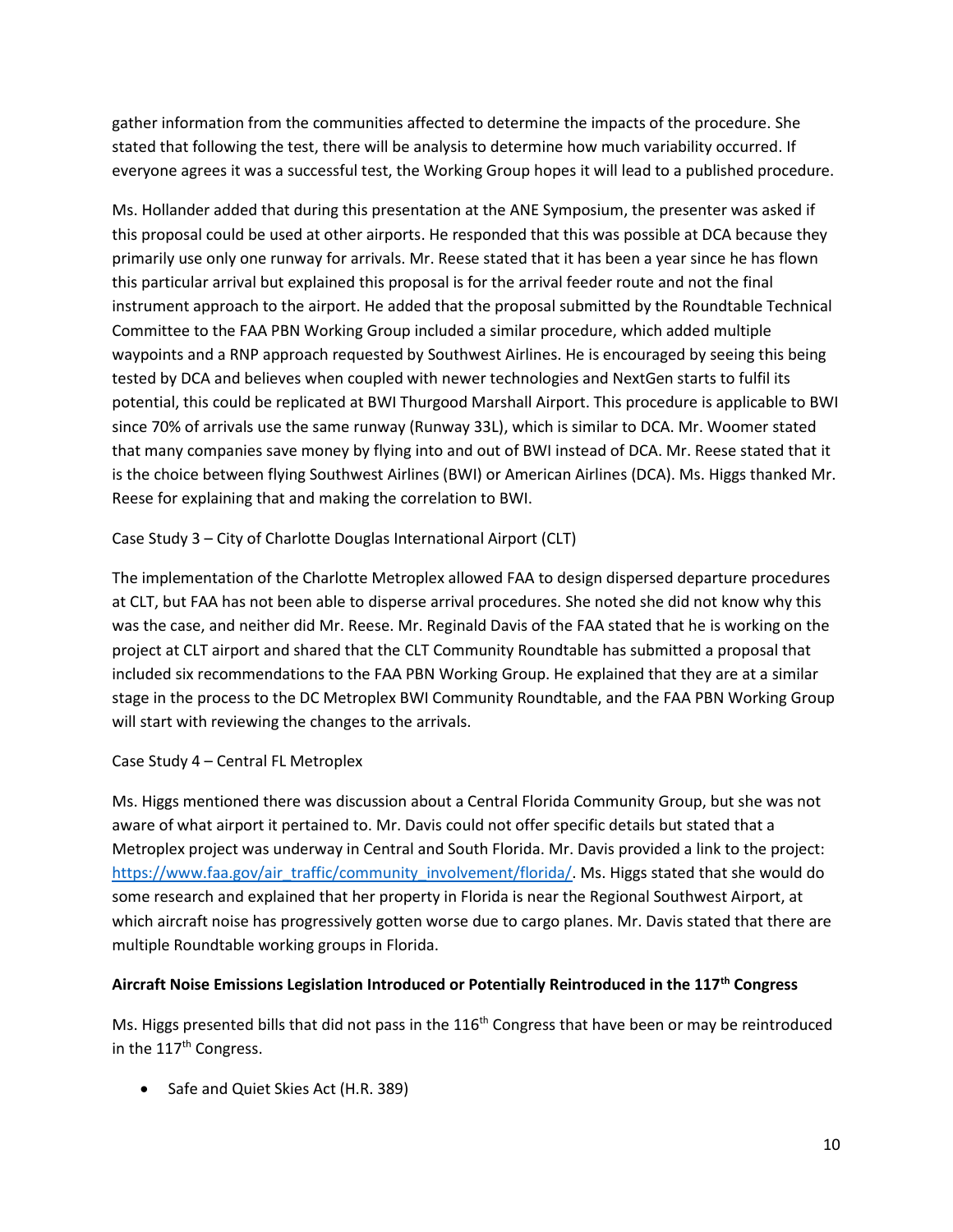- Air Traffic Noise and Pollution Expert Consensus Act (H.R. 712)
- Aviation Impacted Communities Act

Ms. Jung asked Ms. Higgs what the presenters recommended that people do to get these bills passed. Ms. Higgs asked Ms. Yaplee, who was the presenter for this subject, if she could give an overview of the presentation. Ms. Yaplee stated that she reached out to citizens nationwide to discuss aircraft noise and determined that the overarching problem is that the systems used by the FAA to assess, report, and address noise and health impacts do not reflect the  $21<sup>st</sup>$  century. Legislative changes are long overdue, and residents want relief. Ms. Yaplee shared her six simple phrases that summarize the problem:

- 1. FAA's Narrow Mission Provides Limited Protection for People on the Ground FAA is focused on safety and efficiency and not on people.
- 2. The Significant Impact Definition is Inadequate
- 3. One Size Does Not Fit All Criteria used to assess noise at locations near the airport and away from the airport (noise measurements, noise thresholds, ambient noise) differ, and NextGen has created noise problems farther from the airport. Soundproofing and mitigations are usually completed closer to the airport.
- 4. Environmental Review Process Is Flawed AEDT, as an example, only uses a 24-hour average and does not incorporate the noise people actually experience, which depends on the airplane's configuration.
- 5. Strategies to Reduce Noise are Underused
- 6. Aviation Emissions Need Attention

Ms. Yaplee gave an example that pertained to One Size Does Not Fit All, and explained that the policies, regulations, and significant impacts are based on the people located close to the airport, and NextGen has created a completely different problem. She shared that her home in Palo Alto is 16 miles from the airport in San Francisco. She had a noise monitor, provided by the airport, placed on her property that recorded 244 events, at 52dB CNEL. She explained that to achieve the FAA definition of significant impact, there would need to be 5,000 airplanes per day over her home, or a plane every 17.7 seconds for 24 hours. This shows that it is virtually impossible for a property away from an airport to reach the FAA-defined significant impact of 65 dB DNL. She continued that her presentation included additional examples from around the country, quotes on each of the six problem area phrases, and mitigation efforts that could be implemented but are not currently being done. Ms. Higgs thanked Ms. Yaplee for her overview. Ms. Yaplee provided a link to her presentation in the chat box [\(https://drive.google.com/file/d/1gF9M570mpe6M2CHrco25NoO4FMNa2LKB/view?ts=6046cf7c\)](https://drive.google.com/file/d/1gF9M570mpe6M2CHrco25NoO4FMNa2LKB/view?ts=6046cf7c).

Ms. Higgs briefly touched on additional ANE Symposium presentation topics including Climate Change and Aviation. The role of Sustainable Aviation Fuel (SAF) was discussed, with Mr. Woomer explaining current research and development on the use of algae to develop bio-jet fuel and cooking oils. Ms. Higgs ended her presentation highlighting additional topics from the ANE Symposium for potential subject matter at future Roundtable meetings including: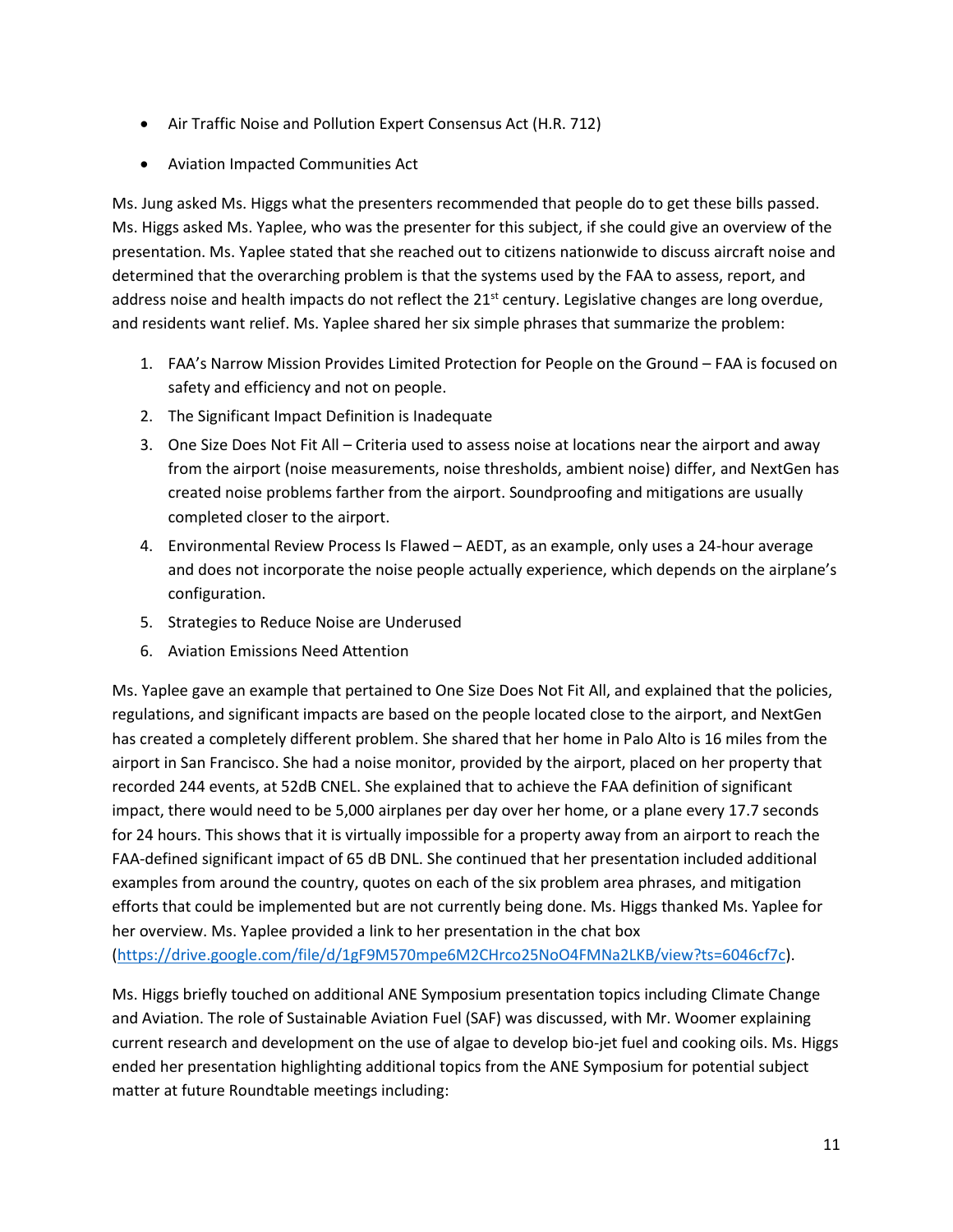- Aviation Emissions: Reduction Efforts and Current Research
- Civil Society Expectations for a Green Recovery
- *A Guide to U.S. Aircraft Noise Regulatory Policy* by Sanford Fidell and Vincent Mestre

Ms. Higgs highly recommends *A Guide to U.S. Aircraft Noise Regulatory Policy* by Sanford Fidell and Vincent Mestre and suggested starting a book club to discuss. Ms. Reese thanked Ms. Higgs for her presentation.

# **4. DISCUSSION**

## Chair comments

Ms. Reese shared that she and Ms. Jung gave testimony virtually to the Subcommittees on Transportation for the Maryland General Assembly. Ms. Jung thought that it went well, and stated that both Subcommittee Chairs, Delegate Marc Korman and Senator Cory McCray, reached out to her to express interest in the three things she asked of them during her testimony which included:

- Continuing to fund the Roundtable, including providing resources so it can continue to meet and ensuring continuing support from MAA.
- Asking that MAA provide a report to the transportation committees of the State Senate and the House of Delegates so delegates and senators can ask MAA about the progress being made on the Roundtable's behalf.
- Carefully monitor the cargo expansion at BWI, as cargo planes are the worst aspect of the aircraft noise for many people in the communities represented by the Roundtable.

Ms. Jung let Ms. Hollander know that Delegate Korman was very complimentary of the work she was doing in Montgomery County. Ms. Jung believes the Roundtable has good friends at the State legislature. Ms. Reese thanked Ms. Jung for her summary.

Ms. Reese moved to discuss the upcoming April meeting and the election of new Roundtable leadership. She believes that the Roundtable should have new leadership and asked members of the Roundtable to seriously consider running for Chair or Vice Chair. She offered to talk with any member who had questions about the role and duties of the Chair and Vice Chair. Ms. Reese stated that she and Ms. Jung have a desire to stay involved in a Legislative Committee and explained that the time commitment required would make it difficult to continue as Chair and Vice Chair. She and Ms. Jung intend to run for Co-Chairs of the Legislative Committee. Ms. Reese suggested that meetings could be held every other month or quarterly based on what the new Chair decides. Ms. Higgs stated that having a Legislative Committee is a great idea based on the information she heard at the ANE Symposium.

Ms. Higgs asked for an update on how the PBN Process was going and how would it continue with the Technical Committee. Ms. Reese replied that the PBN Process would continue, and the Technical Committee is staying intact. She described tasks of the Chair to include setting the agenda, taking input on the agenda, scheduling the meetings, and working with MAA and FAA to schedule monthly calls. The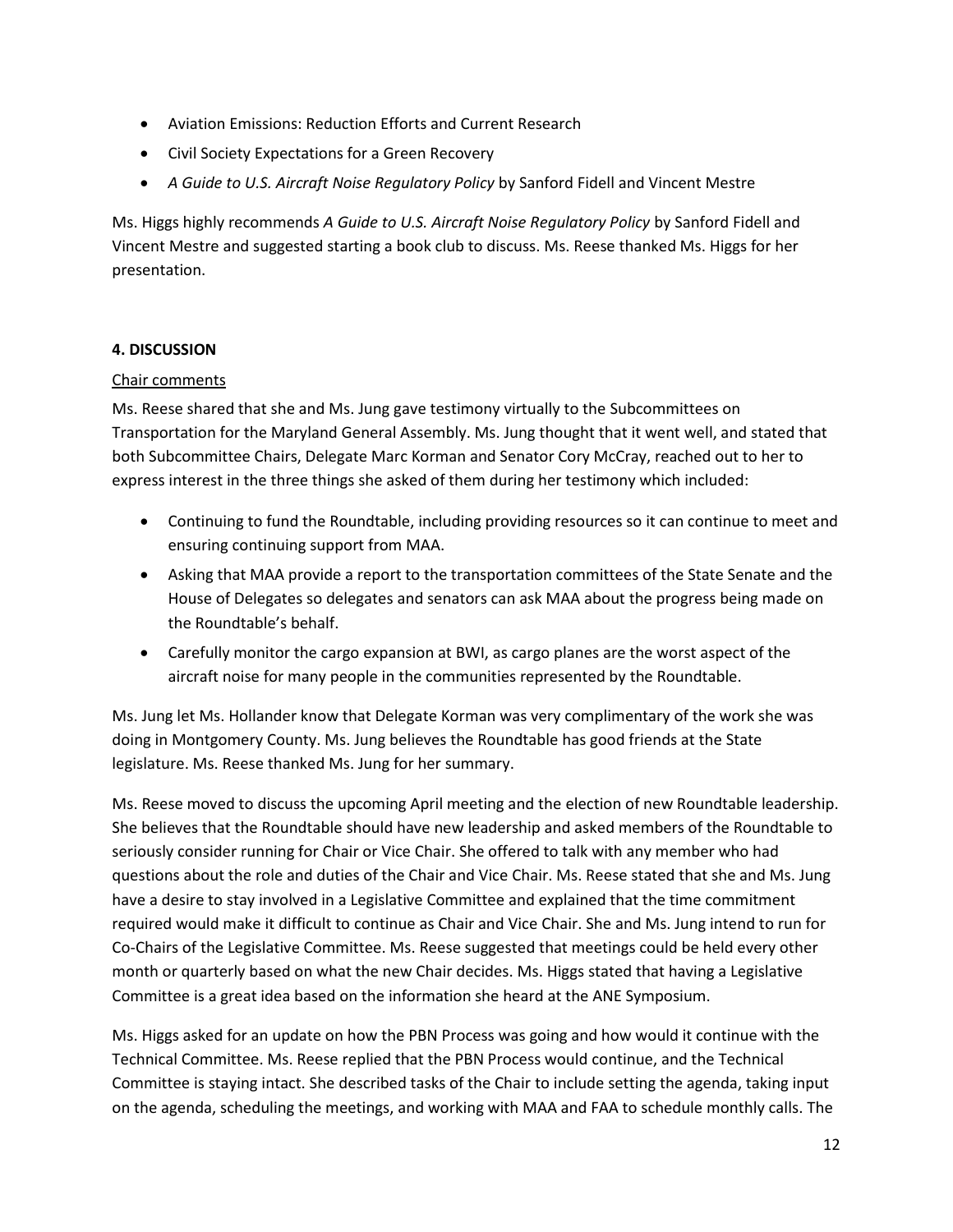position requires organizational leadership and management skills. Ms. Reese believes the Roundtable contains talented people and offered to speak offline with anyone interested in the position. She suggested members interested in the position contact their fellow members and possibly run together.

Mr. Dan Woomer suggested Tuesday, April 13<sup>th</sup>, 2021 for the next meeting date. There was no objection to Tuesday, April 13<sup>th</sup> for the next meeting, with a start time of 6:30 pm. Ms. Higgs inquired about the PBN process and if there had been any response from FAA. Mr. Reese replied that the Roundtable was still waiting for FAA to reply and explained that once the PBN process begins, Mr. Shank and MAA would be representing the Roundtable during the PBN Working Group meetings and would be able to update the Roundtable on the progress. He stated that the Technical Committee is waiting for the PBN Working Group's feedback on their submitted proposed changes. Mr. Shank stated that he spoke with Mr. Bill Wise of the PBN Working Group two days prior to this meeting and revealed there had been quite a few organizational changes with FAA. Jennifer Solomon, the Regional Administrator for the Eastern Region, has been promoted, and her replacement has yet to be named; and Matt Cathcart, who was leading the PBN process, has also been promoted. Mr. Shank reminded Mr. Wise that there was to be a meeting in March and asked if the meeting was still on schedule. Mr. Wise replied FAA is meeting to set an internal meeting to get the PBN Baltimore schedule structured. He apologized that FAA did not have a firm date and stated he would let the Roundtable know when heard back from them.

Mr. Shank confirmed that MAA would continue to support the Technical Committee and reiterated Mr. Reese's prior point that FAA promised that if they considered making changes to the proposal submitted by the Technical Committee, they would inform MAA and the Technical Committee of the changes. This would allow MAA and the Technical Committee to review the acceptability of the changes and report their findings to the Roundtable. Mr. Reese thanked Mr. Shank, restating that the Technical Committee was in a holding pattern waiting for a reply from FAA, and that Roundtable Members would need to be available to meet very quickly if there was any feedback from FAA. He requested that Mr. Shank inform the Chair and himself of a response from FAA within one business day so that they could have time to convene a meeting to review any changes if necessary. Mr. Reese predicted that a meeting could occur in June, according to Mr. Shank's discussion with Mr. Wise. Mr. Shank stated that he would let Mr. Reese and the Chair know the day he hears back from FAA. Mr. Reese thanked Mr. Shank and said he appreciated the work the MAA staff puts into running the meetings. Mr. Shank replied that he was excited to have the Technical Committee work with Ms. Yenson from HMMH who is replacing Mr. Scholten.

### **5. PUBLIC COMMENT**

Ms. Reese begin the Public Comment period and asked that Mr. Jimmy Pleasant be permitted to speak first. Due to some technical difficulty, Mr. Pleasant was unable to unmute right away.

Mr. Rineer read the comment of Ms. Tracy Tabor who first thanked the Roundtable members and second asked that the members of the Technical Committee hold FAA to their promises. Ms. Tabor posted an article in the BWI Quiet Facebook page that discussed the FAA's continued implementation of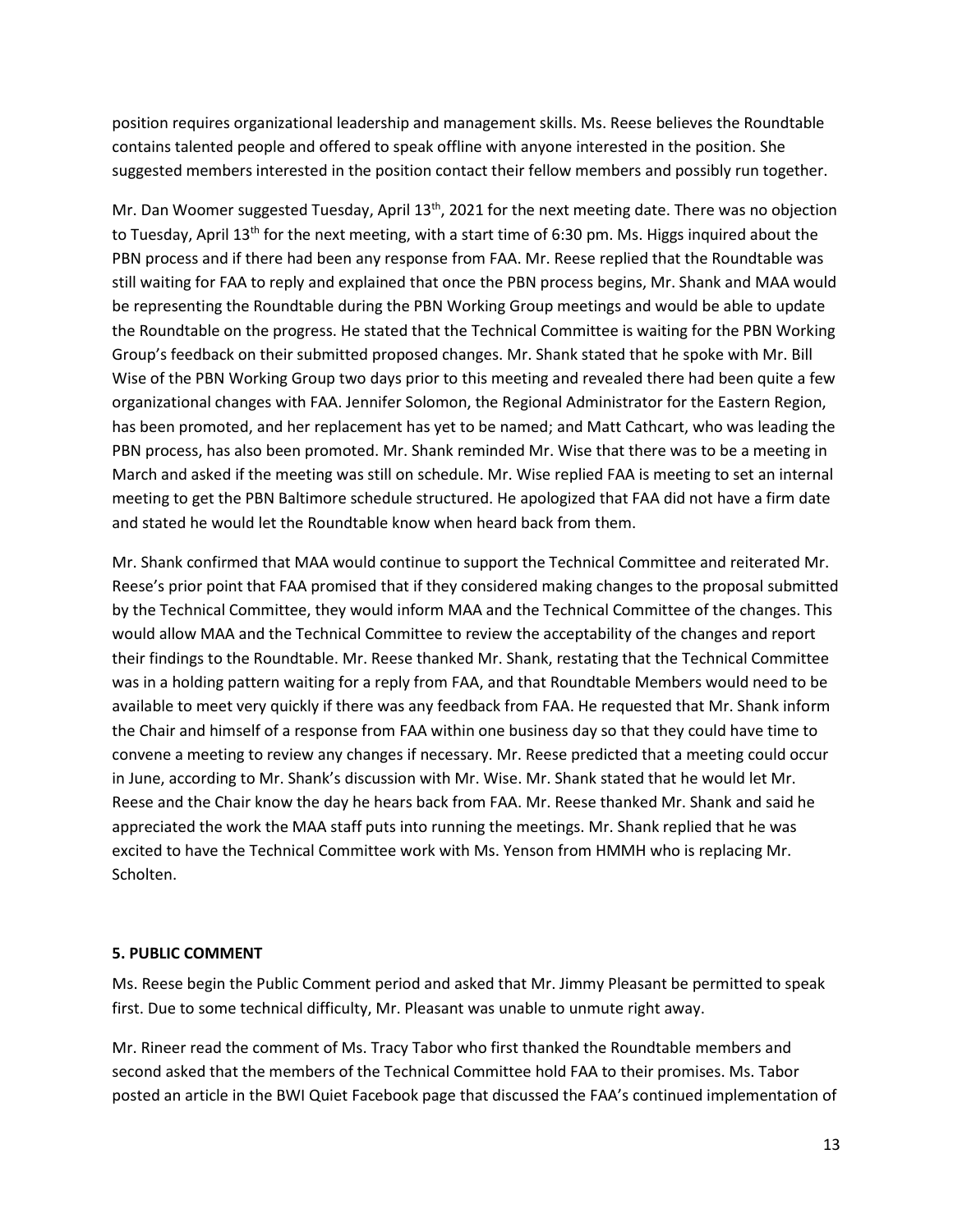NextGen at other airports. She asked, with all the pushback in the form of complaints, lawsuits, roundtables, and evidence from their own studies, why would FAA continue to implement NextGen. Ms. Tabor stated that it makes her think that FAA is not concerned with everyone on the ground, and they are just going to do what they have planned.

Ms. Jung asked Mr. Davis to respond to the comment. Mr. Shank asked if Mr. Davis was still on the call, and if not, offered to share the response he has gotten from the FAA on why it is still being implemented. Mr. Shank explained that FAA, under congressional mandate, continues to implement NextGen at airports, but they are now including the Community Roundtables as part of the process. In contrast, the community was not involved when NextGen was implemented at BWI and many other airports. Ms. Jung asked what happens at these new airports if the Roundtable thinks NextGen is a bad idea. Would FAA still move ahead with implementing it? Mr. Shank replied that based on his experience working with FAA, FAA receives public input through the environmental process while they implement NextGen and are being more sensitive in considering the impacts to the community than they were four years ago. Mr. Shank recalled Ms. Solomon saying its "kinda hard to put the genie back in the bottle" during testimony in 2019, and he thinks everyone has learned from the past mistakes. He believes that FAA is making a more concerted effort than what was done at other airports and they are trying to be better here in Baltimore.

Mr. Shank continued that the process is taking a very long time at BWI, as it has been over a year since the Roundtable submitted its proposal of procedure changes. He stated that he has reminded FAA of how long it is taking but understands that COVID has had a big effect on the agency. Mr. Woomer commented that FAA is moving forward with NextGen implementation and waiting for the ripples to hit, but he believes the ripples happen far later than the implementation, and FAA responds with "what do you want us to do now?" He appreciates how Mr. Shank has worked with the Roundtable to try to make an improvement to the situation, but FAA, whose goal is to go forward with further implementation of NextGen, is not necessarily using the operating guidelines. He hopes that word gets out to other airports that there are challenges with NextGen, and they are aware of what is going on and can organize themselves more quickly to intercede before they find themselves in the situation like the citizens of Howard, Anne Arundel, Montgomery, and Prince George's County, MD now find themselves in.

Ms. Higgs asked how FAA receives input from community roundtables if roundtables are not formed until after implementation of NextGen at an airport. Mr. Shank responded Roundtables are now being formed prior to implementation of NextGen. Mr. Reese stated that from a technical perspective, there is a need for NextGen. He explained that phasing out of ground-based VORTACs and ground-based radio navigation stations must happen. NextGen is a needed solution to the future of aviation in our county, but we, as the Roundtable, have focused on how FAA has horrendously bungled the implementation and use of the technology. He is encouraged to hear that FAA is proactively forming roundtables now, but he will not take their word for it that they have learned their lesson on how to appropriately implement NextGen. Mr. Reese circled back to Ms. Tabor's comment and reiterated that NextGen is mandated by Congress and is technologically necessary for the advancement of our airspace. He again noted his skepticism as to whether the FAA will implement NextGen in a way that would avoid some of the problems that it has created for this Roundtable and surrounding community. Mr. Reese stated that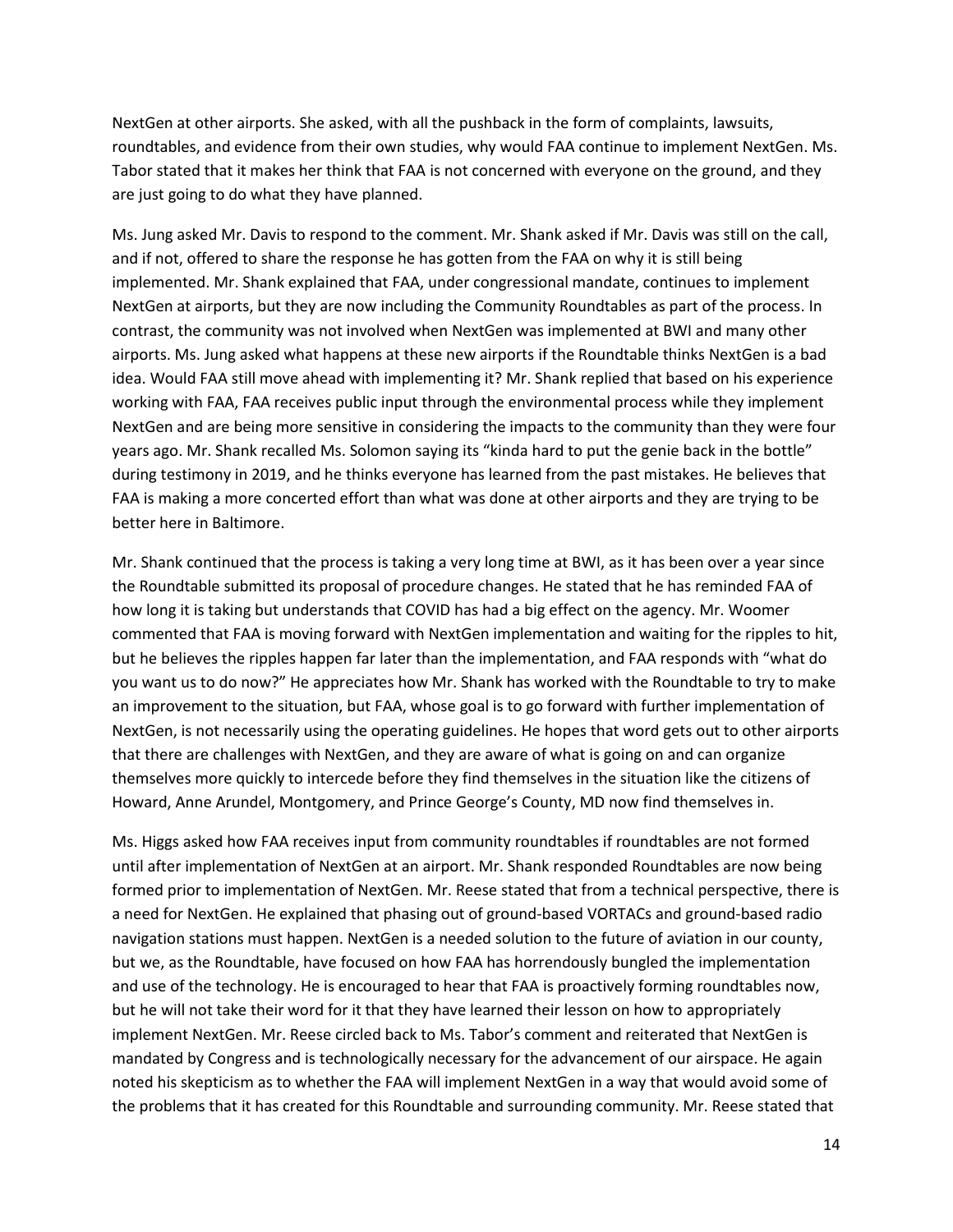all the Roundtable could do is continue to publicize the problems and hopefully the FAA will learn eventually. Ms. Jung thanked Ms. Tabor for her question and appreciated how it gave the Roundtable an opportunity to discuss the ongoing implementation of NextGen.

Mr. Jimmy Pleasant from Ellicott City provided the next comment. He stated that he had sent a few members of the Roundtable an email requesting additional information from Mr. Rineer related to a noise study he had done in 2020. Mr. Pleasant requested a complete list of every aircraft departure from Runway 28 and what city they went to for the day of the noise study. Mr. Pleasant believes that the aircraft may have been rerouted away from his monitor. Mr. Rineer replied that he had provided Mr. Pleasant with the data from the month-long noise study. Mr. Pleasant responded that the information he was seeking was missing from the data, specifically list of destination cities. He stated that departures to TERPZ7 go over his home and would be able to tell if any flights were missing or rerouted on days where flights were heavy, but the monitor recorded low counts. Mr. Pleasant explained that he thought noise was lower the month of his noise study due to COVID-19, but he later found out there were still a high number of flights that month. He shared that his neighbors remarked that aircraft were being rerouted while his noise study was in progress and stated that in the 1980s, the Environmental Protection Agency (EPA) noted that aircraft had been rerouted during noise studies. Ms. Reese asked if the information request could be resolved after the meeting with Mr. Shank. Mr. Pleasant agreed.

He went on to say that departures are not flying over the two permanent noise monitors in Howard County, and they were not picking up the highest levels of aircraft noise in the county. He explained that the monitor on his property, as part of his noise study, had recoded noise 8-10 dB higher than the permanent monitors. Mr. Pleasant stated that he currently only gets departures over his home but wondered if arrivals would begin because it seems as though MAA is harassing him. Mr. Pleasant stated that before the COVID-19 pandemic he would get up to 243 departures a day fly over his home. He also noted that WebTrak does not accurately show aircraft flightpaths and other states have issued a disclaimer. Mr. Pleasant stated he experiences aircraft noise starting at 5am until 11pm. He believes that the FAA should have never implemented NextGen and before it, he lived in a quiet neighborhood. He asked how 243 planes a day over his home is not considered a significant health hazard. Mr. Pleasant stated that EPA proposed lowering the significance level to 45 DNL and after some compromise, was changed to 55 DNL, but the change was not implemented due to defunding of EPA during the Reagan administration in the 1980s. He said that an existing law should be enacted and funded that would allow EPA to regulate aircraft noise and take it out of FAA's hands.

Ms. Jung asked where Mr. Pleasant lived and noted that he was in District 1. Mr. Pleasant stated that FAA told him they were ordered to make flight changes and stated they did it without an environmental review. Ms. Jung agreed and replied it was the basis of the failed lawsuit against FAA. Mr. Pleasant did note that the judge criticized Congress's 60-day statute of limitations. He stated there are too many flights over people's homes and that operations are increasing, from one airline in particular. He noted that NextGen was implemented in Cleveland, but flight paths did not change, and five runways are used for departures. Ms. Jung asked Mr. Pleasant to reach out to her any time, as she represents all of Howard County, would continue to help move things along, and could be a listening ear. Mr. Pleasant closed by stating that once he began pushing back against FAA, planes began flying lower and slower